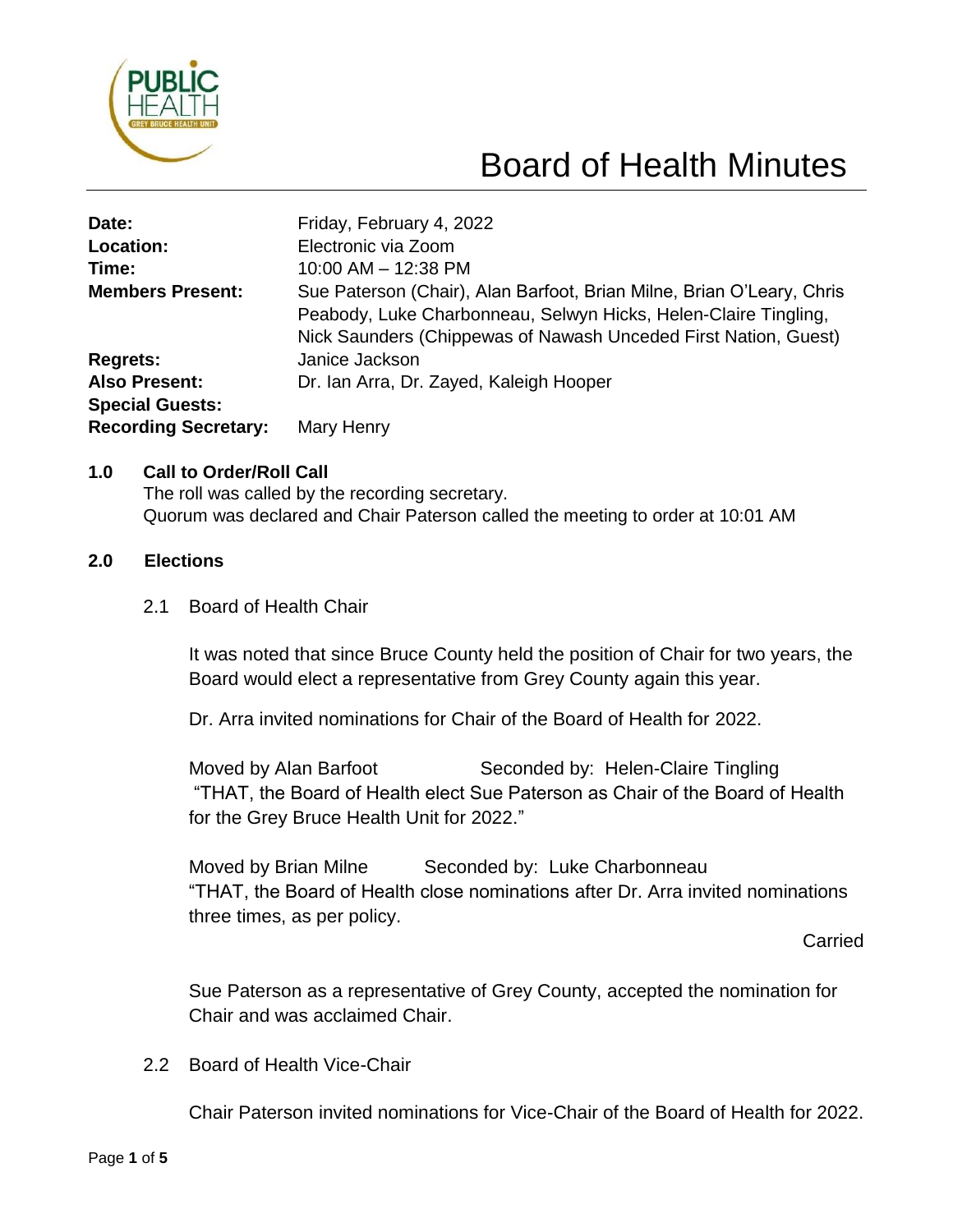Moved by: Brian O'Leary Seconded by: Brian Milne "THAT, Board of Health member Alan Barfoot be nominated for Vice Chair of the Board of Health for the Grey Bruce Health Unit for 2022."

Moved by Selwyn Hicks Seconded by: Luke Charbonneau "THAT, the Board of Health close nominations after Chair Paterson invited nominations three times, as per policy.

**Carried** 

Alan Barfoot, accepted the nomination for Vice-Chair and was acclaimed Vice-Chair.

**3.0 Amendments to Agenda** None

# **4.0 Approval of Agenda**

Moved by: Brian O'Leary Seconded by: Alan Barfoot "THAT, the agenda for February 4, 2022 be approved."

**Carried** 

## **5.0 Disclosure of Pecuniary Interest**

There were no disclosures of pecuniary interest declared at this time.

## **6.0 Adoption of Minutes**

6.1 Friday, December 17, 2021

Moved by: Luke Charbonneau Seconded by: Brian Milne "THAT, the minutes of the Board of Health Meeting held on Friday, December 17, 2021 be approved as circulated."

**Carried** 

# **7.0 Correspondence and News Releases**

- 7.1 Correspondence
	- 7.1.1 Haliburton, Kawartha, Pine Ridge District Health Unit: Support for Local Boards of Health versus Regional

#### 7.2 News Releases

- 7.2.1 Public Health Did NOT Direct Closure of Any School in Grey Bruce
- 7.2.2 Organized Sports and COVID-19 A Thorough Assessment and Trends
- 7.2.3 GBHU Vaccine Clinics December 13 December 19 Update to Lion's Head Clinic on Friday
- 7.2.4 The Grey Bruce Hockey Hub Mass Immunization is Back
- 7.2.5 Confirmation of COVID-19 Omicron Variant in Grey Bruce
- 7.2.6 GBHU Vaccine Clinics December 20 December 26
- 7.2.7 COVID-19 Increases and Seasonal Celebrations Importance of Precautions – STAY HOME IF SICK
- 7.2.8 Public Health COVID-19 Vaccine Appointments Currently Fully Booked HOCKEY HUBS Planned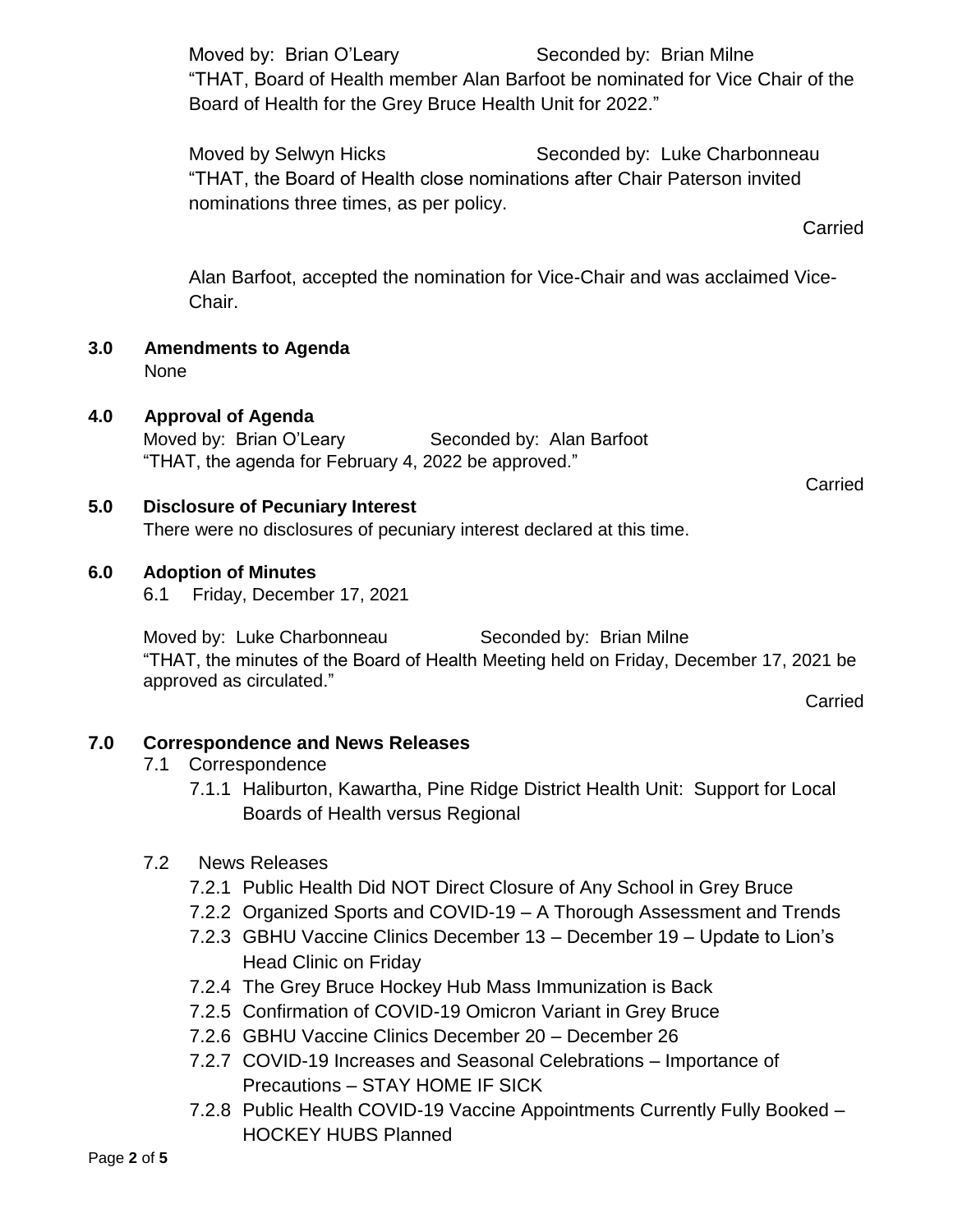- 7.2.9 COVID-19 Case and Contact Management Updated Process
- 7.2.10Grey Bruce Health Unit, Bruce Power partner on Hockey Hub mass immunization across region
- 7.2.11GBHU Vaccine Clinics December 27 January 2
- 7.2.12COVID-19 3<sup>rd</sup> dose Grey Bruce local political leaders leading by example
- 7.2.13Text Notifications for People who Test Positive for COVID-19
- 7.2.14Updated Eligibility for PCR Testing and Case and Contact Management Guidance in Ontario
- 7.2.15Pfizer vaccine is reserved for ages under 30 years based on provincial supply and direction
- 7.2.16GBHU Vaccine Clinics January 3 January 7
- 7.2.17GBHU Vaccine Clinics January 10 January 16
- 7.2.18COVID-19 3<sup>rd</sup> dose Owen Sound Attack Hockey Team Leading by Example
- 7.2.19Public Assistance Request Dog Bite
- 7.2.20Ontario Temporarily Moving to Modified Step Two of the Roadmap to Reopen
- 7.2.21Dose Intervals and Information COVID-19 Vaccine for those 5-17 years of age
- 7.2.22No walk-in appointments at the HUB clinic in Port Elgin on January 7 clinic fully booked!
- 7.2.23Book your vaccine appointment before the Grey-Bruce Hockey Hubs Close January 21 – No walk-ins for those younger than 60
- 7.2.24GO-VAXX Bus Returns to Grey Bruce
- 7.2.25Updated GBHU Vaccine Clinics January 10 January 16
- 7.2.26Please Arrive Exactly on Time No Walk-ins Fully Booked Vaccine Hub Clinic in Owen Sound on January 14
- 7.2.27Reminder Updated Eligibility for PCR Testing and Case and Contact Management Guidance in Ontario
- 7.2.28New Eligibility for Three-dose primary series and fourth dose boosters for individuals who are immunocompromised
- 7.2.29Updated GBHU Vaccine Clinics January 17 January 21
- 7.2.30Updated More Appointments Added to Vaccine Clinics January 17 January 21 – Walk-Ins Welcome
- 7.2.31Successful Third Dose Rollout of Vaccine in Grey Bruce
- 7.2.32Public Health Vaccine Clinics January 24 January 30 Walk-Ins Welcome
- 7.2.33More Community Vaccine Clinics in February
- 7.2.34GBHU Vaccine Clinics January 31 February 6

Dr. Arra discussed correspondence and news releases in December 2021 and January 2022.

Moved by: Alan Barfoot Seconded by: Brian O'Leary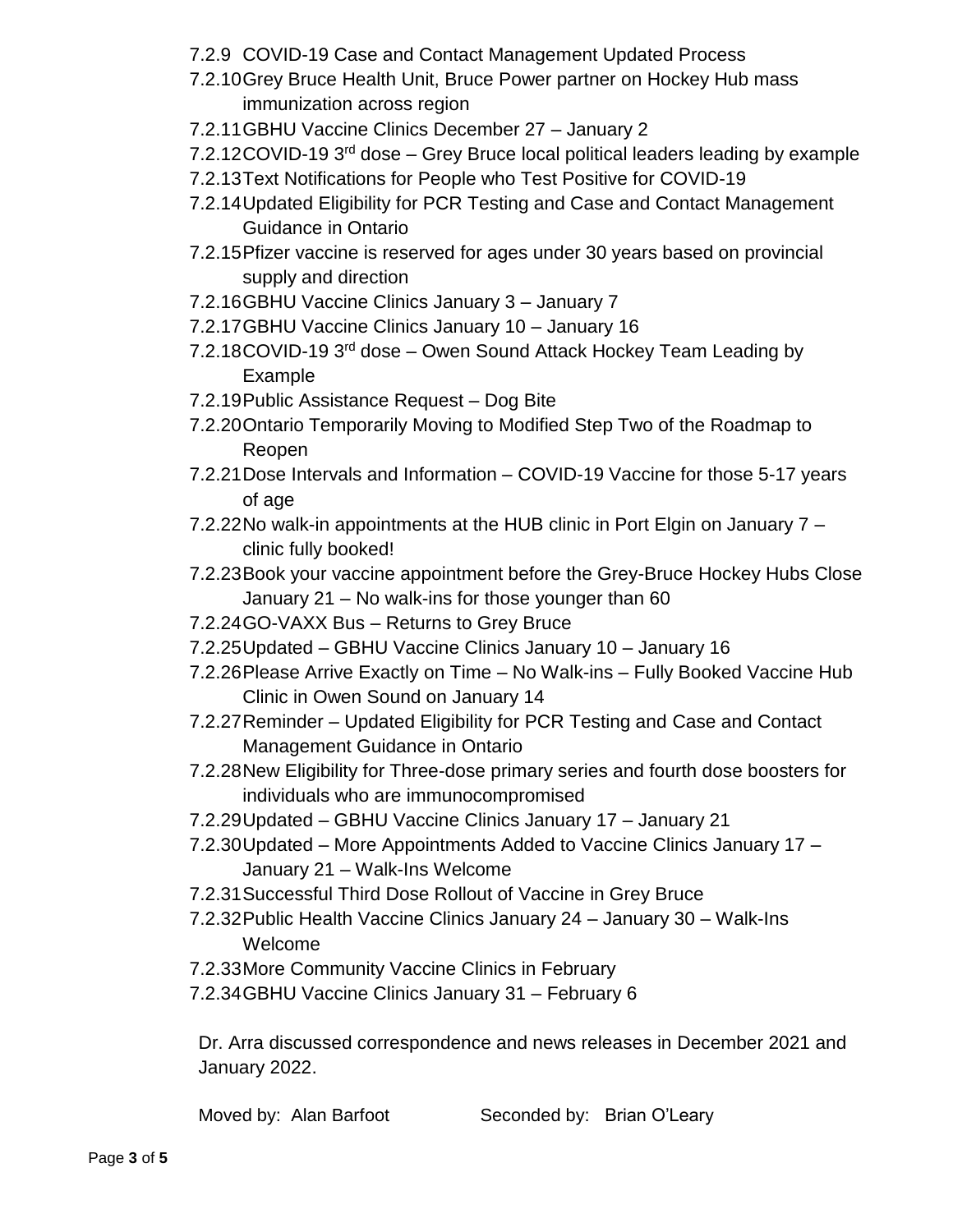"THAT, the Board of Health receives the Correspondence and Media Releases for February 4, 2022 as presented."

#### **8.0 Staff Presentation**

8.1 Oral Health – presented by Jason Weppler

#### **9.0 Medical Officer of Health Update**

- 9.1 MOH Update The Medical Officer of Health presented the COVID-19 situation update.
- 9.2 Public Health Modernization Update (STANDING ITEM) No update from the Ministry of Health on this item.
- 9.3 Opioid Situation Grey Bruce (STANDING ITEM) The health unit continues to provide core functions related. Dr. Zayed presented information regarding Supportive Outreach for Services (SOS).

Moved by: Alan Barfoot Seconded by: Selwyn Hicks "THAT, the Board of Health receive the Medical Officer of Health update for February 4, 2022 as presented."

Carried

#### **10.0 Corporate Services**

10.1 Financial Report – November 2021 The Manager of Finance presented the report.

> Moved by: Brian O'Leary Seconded by: Helen-Claire Tingling "THAT, the Board of Health receive the Financial Report update for February 4, 2022 as presented."

#### **11.0 Other**

11.1 BOH Executive Committee Appointment

Moved by: Brian O'Leary Seconded by: Brian Milne "THAT, Chair Sue Paterson, Vice-Chair Al Barfoot and Provincial Appointee Helen-Claire Tingling be appointed to the Board of Health Executive Committee for the year 2022."

11.2 Finalizing Code of Conduct Moved by: Alan Barfoot Seconded by: Luke Charbonneau "THAT, the Board of Health accept the Code of Conduct as presented."

# 11.3 Grey Bruce Health Unit BOH Orientation 2022 All board members must complete the orientation before participating in the BOH meetings.

The BOH members discussed the BOH Orientation Package; The orientation package will be reviewed by the Executive Committee meeting and presented to the Board.